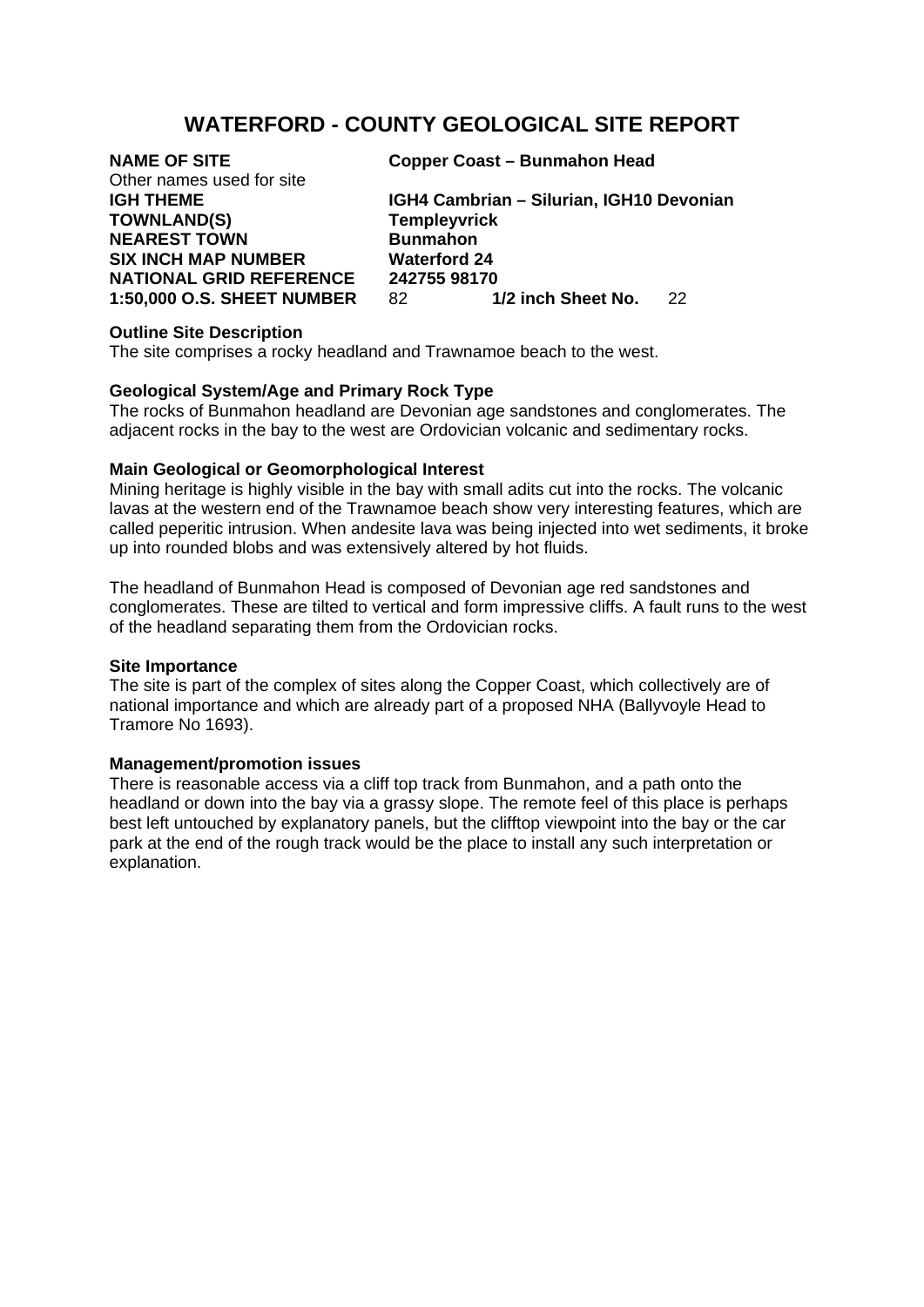

A panorama view of Trawnamoe Bay and Bunmahon Head.





Peperites at western end of Trawnamoe. Mine adits in Trawnamoe.



A view of Bunmahon Head from the top of the cliff above Trawnamoe.